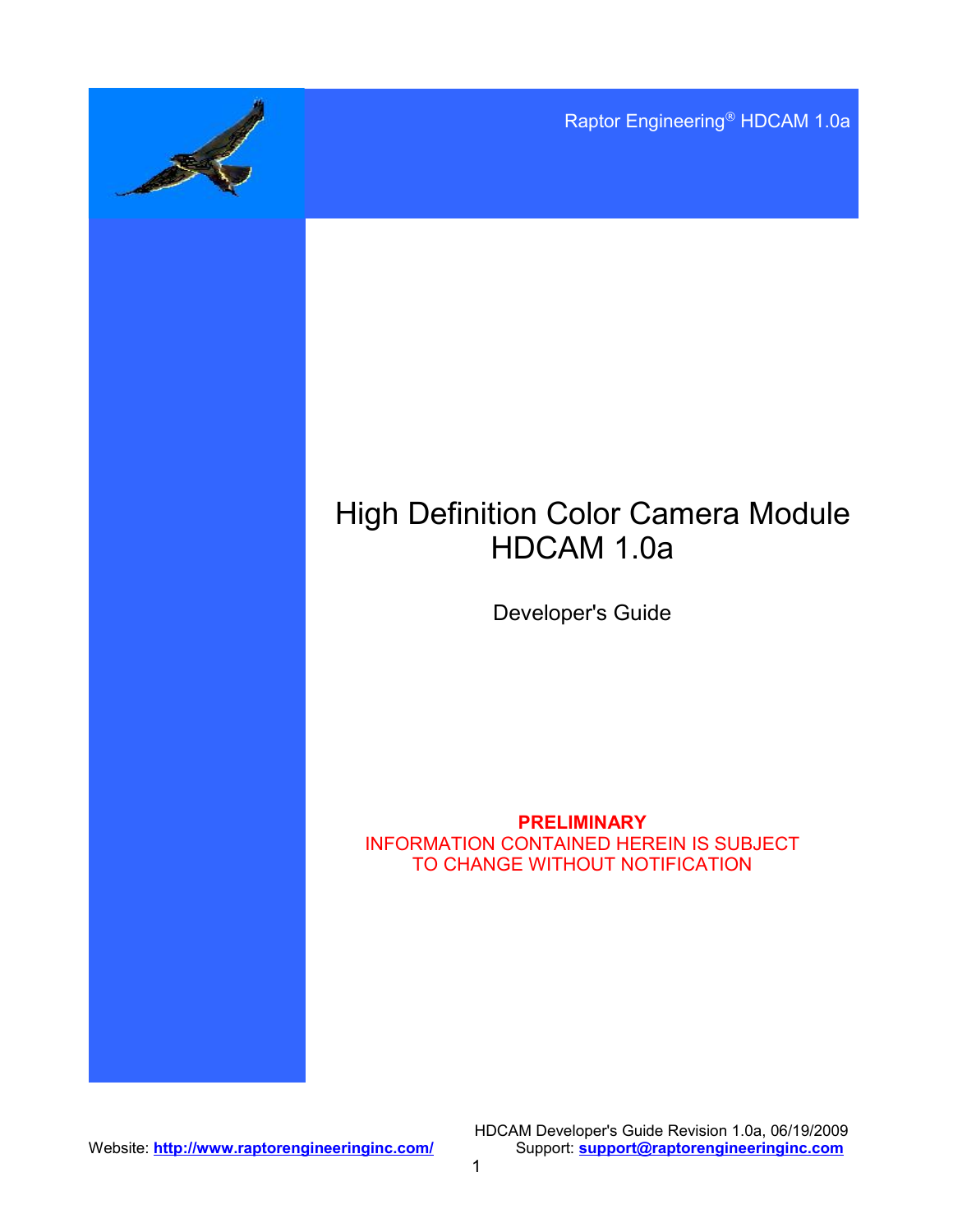# **Chapter 1 Introduction to the HDCAM**

### **OVERVIEW**

The Raptor Engineering High Definition Color Camera Module [HDCAM] is a high performance HDTVready digital camera module. This module utilizes an Aptina MT9P031 color CMOS sensor, and features native 2592x1944 pixel resolution with a framerate of up to 60 FPS.

The HDCAM camera module is specifically designed for use with the Raptor Engineering VDFPGA development board, however, it is also electrically compatible with most systems that utilize the OmniVision OV7620 evaluation module.

The digital protocol used by this camera is described in detail in the Aptina MT9P031 public datasheet, which is available for download on the Raptor Engineering website.

A 6.0mm focal length F1.8 lens module is installed; other lens options may be available upon request.

#### **HARDWARE**



| <b>Interface Header</b><br><b>Pin Number:</b> | <b>Pin Description:</b> | <b>Interface Header</b><br><b>Pin Number:</b> | <b>Pin Description:</b> |
|-----------------------------------------------|-------------------------|-----------------------------------------------|-------------------------|
| 1                                             | DOUT <sub>10</sub>      | 17                                            | <b>PIXCLK</b>           |
| 2                                             | DOUT <sub>11</sub>      | 18                                            | <b>GND</b>              |
| 3                                             | DOUT8                   | 19                                            | $+5V$                   |
| 4                                             | DOUT9                   | 20                                            | <b>EXTCLK</b>           |
| 5                                             | DOUT6                   | 21                                            | $+5V$                   |
| 6                                             | DOUT7                   | 22                                            | <b>GND</b>              |
| 7                                             | DOUT4                   | 23                                            | OE#                     |
| 8                                             | DOUT5                   | 24                                            | RESET#                  |
| 9                                             | DOUT <sub>2</sub>       | 25                                            | <b>TRIGGER</b>          |
| 10                                            | DOUT3                   | 26                                            | STANDBY#                |
| 11                                            | N/C                     | 27                                            | <b>SADDR</b>            |
| 12 <sup>°</sup>                               | <b>SDATA</b>            | 28                                            | <b>STROBE</b>           |
| 13                                            | DOUT1                   | 29                                            | LINE_VALID              |
| 14                                            | <b>SCLK</b>             | 30                                            | FRAME_VALID             |
| 15                                            | DOUT <sub>0</sub>       | 31                                            | +2.8V CMD*              |
| 16                                            | <b>GND</b>              | 32                                            | <b>GND</b>              |

\* Camera Module Detect [CMD] is an output reference voltage only.

HDCAM Developer's Guide Revision 1.0a, 06/19/2009 Website: **<http://www.raptorengineeringinc.com/>** Support: **[support@raptorengineeringinc.com](mailto:support@raptorengineeringinc.com)**